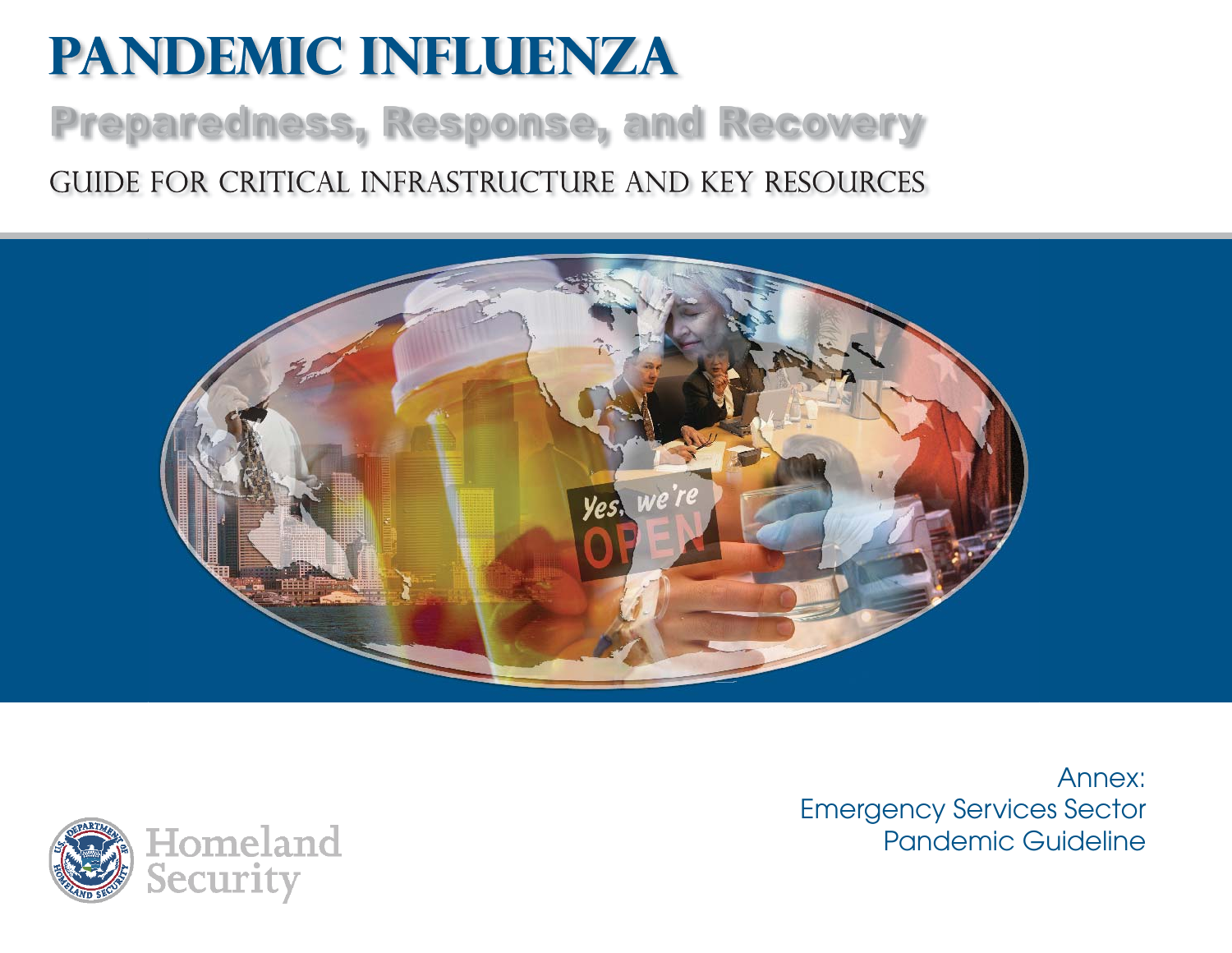

## **ANNEX: Emergency Services Sector Pandemic Influenza Planning Guidelines**

**Purpose:** This Sector-specific planning guideline is an annex to the *Pandemic Influenza Preparedness, Response, and Recovery Guide for Critical Infrastructure and Key Resources* (*CIKR Pandemic Influenza Guide*) and intends to assist the entities within the Emergency Services Sector plan for a pandemic. Sectors that fail to prepare for such a prolonged catastrophic event may find themselves without the staff, equipment, or supplies necessary to continue providing essential services. For a copy of the complete CIKR Pandemic Influenza Guide, please see [www.pandemicflu.gov/plan/pdf/cikrpandemicinfluenzaguide.pdf](http://www.pandemicflu.gov/plan/pdf/cikrpandemicinfluenzaguide.pdf).

**How to Use Guidelines:** This guideline serves as a non-prescriptive reference for owner-operators and a practical tool that business planners can use to augment and tailor their existing emergency response plans given the unique challenges an influenza pandemic presents. **It is important to integrate your pandemic influenza plan with business continuity and emergency response plans and/or the** *CIKR Pandemic Influenza Guide's* **comprehensive framework for pandemic influenza catastrophic planning.** This annex addresses the major challenges the Emergency Services Sector may face and should assess in its pandemic influenza planning within the seven key areas of vulnerability highlighted in blue boxes in the Guideline. While not necessarily applicable to all entities in a given sector, each relevant *Action*, *Supporting Action,* and *Question* in this Guideline can be integrated and managed as a separate checklist item during the planning process.

- •**Actions**: These are primary checklist items with numerous related supporting actions and questions to consider.
- •**Supporting Actions**: Expanding on the overarching action, these supporting actions offer suggestions for further study.
- • **Questions to Consider**: These questions are sector-specific and designed to focus on the main and supporting actions. The questions are not comprehensive for all various segments in the sector; they are designed simply to represent a starting point to stimulate thinking about further actions and options.

**Planning Assumptions:** Influenza pandemics are unpredictable events, and it is impossible to forecast their characteristics or severity accurately. The Centers for Disease Control and Prevention (CDC) define a severe pandemic influenza as a Category 4 or 5 with case fatality ratio of 1 percent or higher. Given today's highly mobile population, if a severe pandemic influenza emerges, outbreaks may occur nearly simultaneously across the country making reallocation of resources more difficult than in other emergencies. Therefore, each agency must rely primarily on its own internal resources and workers, for protection (including security) and response. While an influenza pandemic will likely affect a given community for six to eight weeks, nationally a wave may linger for up to 12 weeks. Thus, even though a community outbreak may have subsided, businesses in those communities that depend on a national supply chain may find themselves without the necessary materials, supplies, and workforce because other communities across the country may still be affected by an outbreak. This guidance, which is based on disease impact assumptions ([pandemicflu.gov/plan/pandplan.html](http://pandemicflu.gov/plan/pandplan.html)) from the CDC, includes the following assumptions:

- •*Susceptibility to the pandemic influenza virus will be universal.*
- •*Once sustained person-to-person transmission begins, the disease will spread rapidly around the globe.*
- •*The clinical disease attack rate will likely be 30 percent or higher in the overall population during the pandemic influenza.*
- • *Rates of absenteeism will depend on the severity of the influenza pandemic. In a severe influenza pandemic, absenteeism attributable to illness, the need to care for ill family members, and fear of infection may range from 20 to 40 percent.*
- •*Epidemics will last 6-8 weeks in affected communities.*
- •*Multiple waves (periods where community outbreaks strike across the country) will likely occur with each lasting 2-3 months.*

For detailed information on the complete set of planning assumptions and the pandemic influenza context, see Section 3 of the *CIKR Pandemic Influenza Guide* and the other Federal guidance at [www.pandemicflu.gov](http://www.pandemicflu.gov/).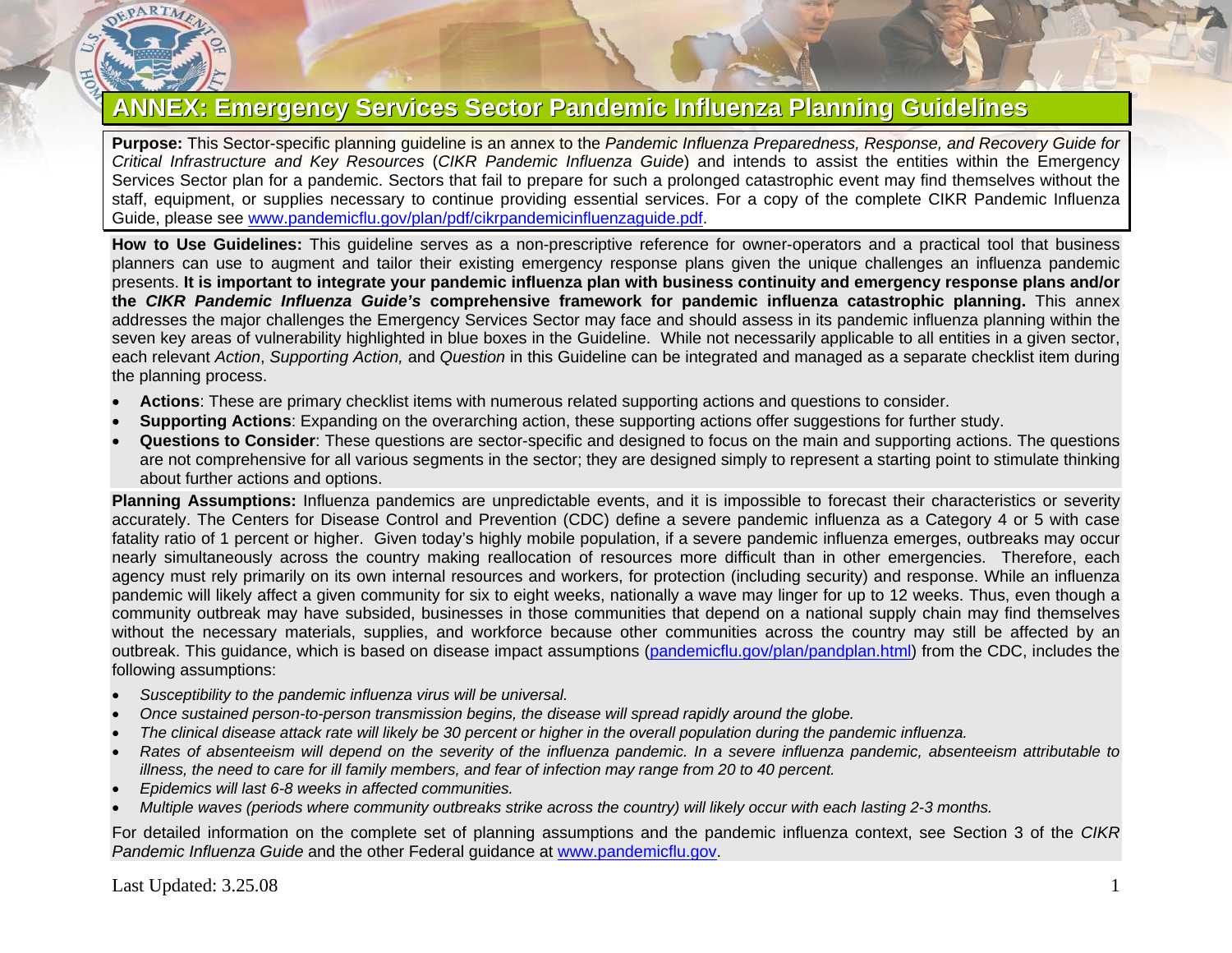

### ESSENTIAL SERVICES AND FUNCTIONS

All CIKR sectors will experience influenza pandemic impacts – the Emergency Services Sector (ESS) is no exception. The sector consists of assets, systems and networks that perform preparedness, prevention, response and recovery functions so critical to protecting communities, saving lives, protecting property and recovering essential community services in the event of a disaster, that their incapacitation would have a debilitating impact on the Nation's security, public health and safety, and psychological or moral well-being.<sup>[1](#page-2-0)</sup> The following functions represent the various roles and responsibilities of the ESS: law enforcement, bomb/explosive/ordnance disposal (EOD), special weapons and tactics (SWAT) and tactical operations, firefighting, emergency medical service (EMS), search and rescue (SAR), urban search and rescue (US&R), emergency management (EM), and hazardous materials and response (HAZMAT).

#### **ACTION** Identify and assess essential services and functions.

|  | <b>SUPPORTING ACTIONS</b>                                                                                                         | QUESTIONS TO CONSIDER                                                                                                                                                                                                          |
|--|-----------------------------------------------------------------------------------------------------------------------------------|--------------------------------------------------------------------------------------------------------------------------------------------------------------------------------------------------------------------------------|
|  | Prioritize essential services and functions<br>according to their value to the community                                          | How will pandemic influenza impact delivery of your essential services?                                                                                                                                                        |
|  | and sustainability of organization.                                                                                               | Which of your services will be most needed, and can you estimate the increased demand for<br>them during an influenza pandemic? Can you prioritize essential services and functions?                                           |
|  | Maintain those essential functions and<br>processes required to sustain essential<br>services and operations.                     | What functions and services can you suspend during an influenza pandemic? How can<br>providers of these services be of assistance in an influenza pandemic?                                                                    |
|  |                                                                                                                                   | Do you have a plan for surveillance and detection of pandemic influenza in the population<br>served? Do you have an appropriate organizational response plan in place?                                                         |
|  | Identify non-essential services, functions,<br>and processes that can be suspended or<br>adapted to other more essential uses.    | Do you have an education and training plan to ensure that personnel understand the<br>implications of, and control measures for, pandemic influenza, as well as the current<br>organization plan and community response plans? |
|  | To ensure continuity of services, assess if                                                                                       | Have you prioritized special needs and high-risk groups?                                                                                                                                                                       |
|  | there are remote connectivity and<br>accessibility options for personnel;<br>particularly support or administrative<br>functions. | What services can be conducted remotely in order to limit the number of people in the<br>workplace (e.g., billing, call centers, support staff, etc.)?                                                                         |

<span id="page-2-0"></span><sup>&</sup>lt;sup>1</sup> Department of Homeland Security. "Emergency Services Critical Infrastructure and Key Resources Sector-Specific Plan," May 2007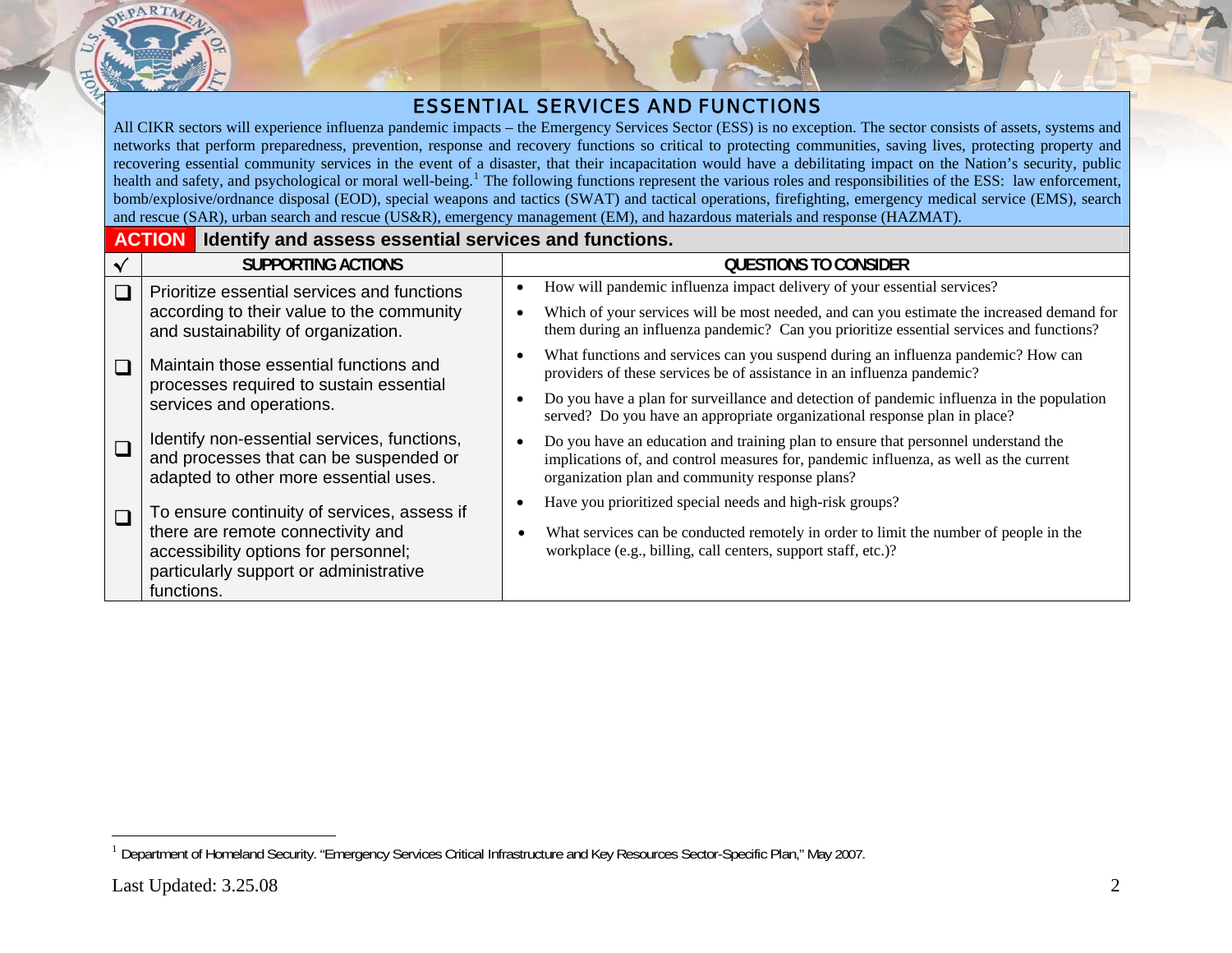### ESSENTIAL SYSTEMS, ASSETS AND EQUIPMENT

Unlike other disasters, an influenza pandemic will not likely damage the physical ESS infrastructure. However, planners need to assess the impact that personnel losses will have on the systems, physical assets and equipment that support the operations of the sector. In addition, the negative impact of the influenza pandemic on the supply chain (i.e., "just-in-time" delivery, warehousing, and logistics) could have a significant impact on the ability to get replacement parts and supplies, or to conduct routine maintenance on systems and equipment. Planners should develop contingency plans that address the lack of parts and supplies and reduced maintenance for operating essential systems and equipment. The ESS' essential systems, assets and equipment include: stations, communication facilities, mobile response units, communications and information technology (IT) systems, emergency command and control centers, public safety answering points (9-1-1 call centers), emergency operations centers (EOCs), mutual aid and multiagency coordination systems, and medical equipment (e.g., respirators, portable ventilators).

|          | <b>ACTION</b> Review systems and equipment critical to support each essential function.                                 |                                                                                                                                                                                                     |  |  |  |
|----------|-------------------------------------------------------------------------------------------------------------------------|-----------------------------------------------------------------------------------------------------------------------------------------------------------------------------------------------------|--|--|--|
|          | <b>SUPPORTING ACTIONS</b>                                                                                               | <b>QUESTIONS TO CONSIDER</b>                                                                                                                                                                        |  |  |  |
| $\Box$   | Identify equipment and systems that must<br>operate continuously and/or at key times to                                 | What systems or equipment are essential to ensure your facility can continue to provide your<br>organization's essential functions?                                                                 |  |  |  |
|          | sustain essential functions.                                                                                            | How will you repair failed primary and supporting equipment with a reduced workforce and<br>potential supply shortages?                                                                             |  |  |  |
| $\Box$   | Develop contingency plans with vendors to<br>ensure equipment/systems continue to<br>operate.                           | What systems and equipment require regular maintenance (e.g. vehicles, cyber systems)? If<br>that maintenance is not performed, can you continue to use the equipment in an emergency<br>situation? |  |  |  |
| $\Box$   | Review your systems' and equipment's<br>primary and supporting components to<br>identify the impact of single-point and | Have you reviewed the contingency plans of your vendors? Have you worked with your<br>vendors to ensure that their requirements and specific contractual obligations are clearly<br>delineated?     |  |  |  |
|          | cascading failures.                                                                                                     | Do you have replacements available for all essential equipment on-site or locally?                                                                                                                  |  |  |  |
| $\sqcup$ | Consider how each action relates to those<br>developed to address other emergencies in                                  | How will you maintain hygienic conditions in mission-critical areas used during multiple<br>shifts?                                                                                                 |  |  |  |
|          | your existing contingency plans.                                                                                        | How will you maintain hygienic conditions of mission-critical equipment and vehicles?                                                                                                               |  |  |  |
|          |                                                                                                                         | Have you developed standard operating procedures for your systems and equipment, and<br>distributed them broadly to managers and employees?                                                         |  |  |  |
|          | <b>ACTION</b>                                                                                                           | Develop contingency plans to sustain essential systems and equipment for up to 12 weeks.                                                                                                            |  |  |  |
|          | <b>SUPPORTING ACTIONS</b>                                                                                               | <b>QUESTIONS TO CONSIDER</b>                                                                                                                                                                        |  |  |  |
| $\Box$   | Prioritize the options available to you to shift                                                                        | Have you developed agreements with your supply sources for these items?                                                                                                                             |  |  |  |
|          | demands on your resources.                                                                                              | Have your supply sources provided assurances that they will be able to perform under<br>pandemic conditions?                                                                                        |  |  |  |
|          | Assess recurring and preventative                                                                                       | Ic there execes enorgianal consolution were executed to question functions while shifting                                                                                                           |  |  |  |

• Is there excess operational capacity in your organization to sustain functions while shifting demands on equipment and workers?

- •Have you assessed your supplier's ability to extend critical inventories?
- • Do you have updated emergency operating plans for these assets to address pandemic influenza conditions (e.g., incorporated social distancing strategies, disciplined personal

maintenance requirements.

fails early in a pandemic flu.

Assess implications if essential equipment

 $\Box$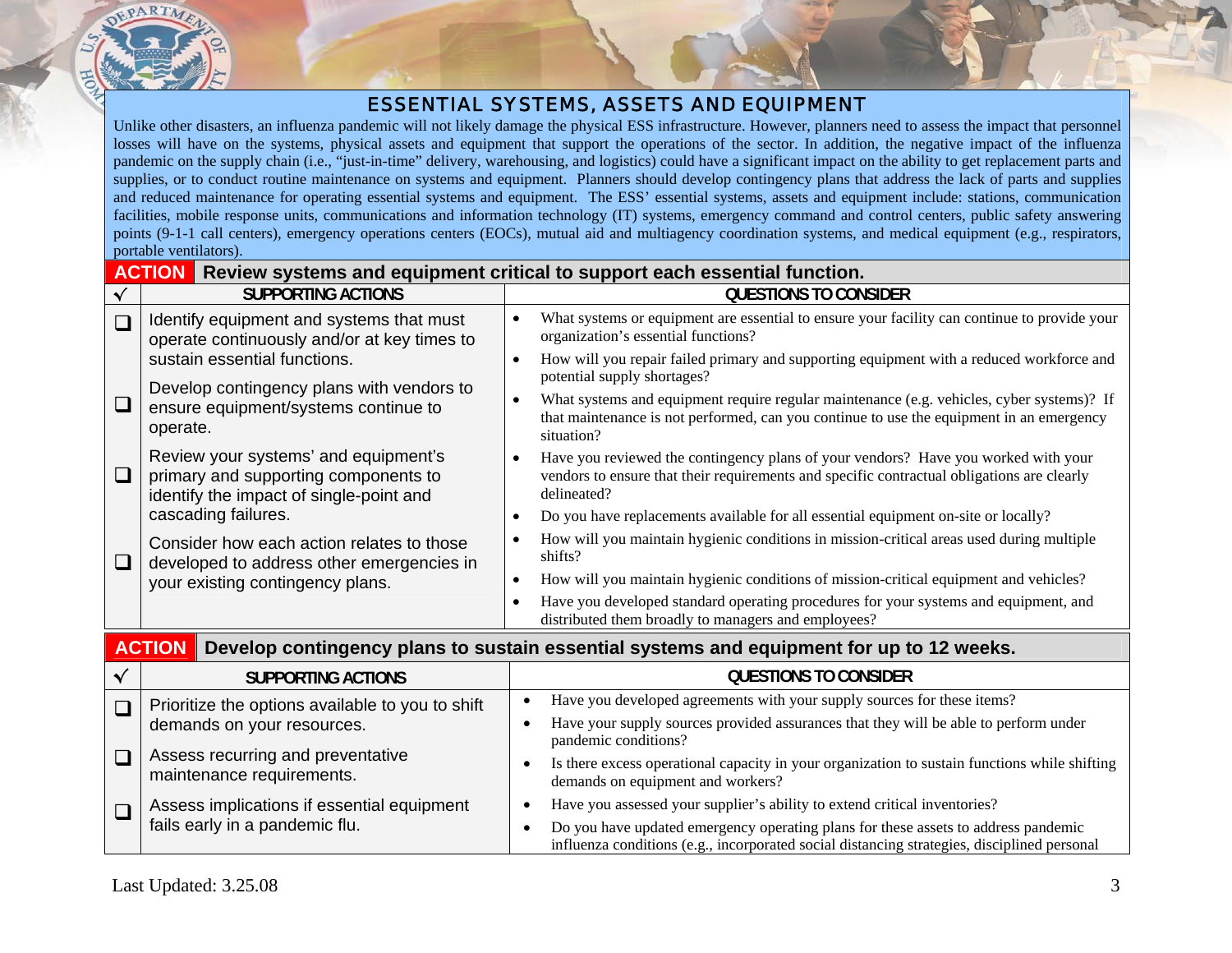

 $\Box$ 

Consider incorporating provisions for mutual aid in your pandemic plan.

hygiene, and use of personal protective equipment)?

•Have you considered partnering with another organization in order to merge resources and integrate essential service capacities given the potentially limited access to supplies, systems and equipment?

### ESSENTIAL MATERIALS AND SUPPLIES

A severe influenza pandemic may disrupt access to your essential materials and supplies necessary to function, for up to 12 weeks. Given an increased reliance on "just-in-time" delivery and the potential impacts that could interrupt your supply chain, it is important to coordinate with suppliers ahead of time to ensure you can obtain essential items including PPE (e.g., masks, gloves, gowns) and other infection control items medical devices and supplies including medical gases, intravenous supplies, as well as fuel, food, and water.

#### **ACTION** Review materials and supplies critical to support each essential function.

|                                                                                                                      | <b>SUPPORTING ACTIONS</b>                                                              | <b>QUESTIONS TO CONSIDER</b>                                                                                                                                                                                                                                                                 |
|----------------------------------------------------------------------------------------------------------------------|----------------------------------------------------------------------------------------|----------------------------------------------------------------------------------------------------------------------------------------------------------------------------------------------------------------------------------------------------------------------------------------------|
| $\Box$                                                                                                               | Identify the critical supplies you need to<br>provide essential services               | Have you considered the demands on your essential materials/supplies (e.g., medical and<br>$\bullet$<br>pharmaceutical supplies, PPE and other infection control items, food, fuel, etc.), which are<br>needed to sustain essential functions and critical operations for up to 12 weeks?    |
| $\Box$                                                                                                               | Consider the increased supply demand on<br>materials and supplies necessary to operate | What alternative procedures are required if you cannot obtain essential supplies?<br>$\bullet$<br>How will you maintain the flow of inventory items to compensate for an increased demand                                                                                                    |
|                                                                                                                      | equipment and sustain essential functions.                                             | in services if a disruption in your supply chain develops?                                                                                                                                                                                                                                   |
| $\Box$                                                                                                               | Identify and assess all internal and external                                          | What might you be able to substitute as temporary backups for preferred essential supplies?<br>$\bullet$                                                                                                                                                                                     |
|                                                                                                                      | supply-chain support operations and                                                    | Which supplies and materials have no substitutes?<br>$\bullet$                                                                                                                                                                                                                               |
|                                                                                                                      | contracts.                                                                             | Do you have adequate materials and supplies should you decide to house your workers on-<br>site (e.g., food, water, cots, clothing, blankets, hygiene products, backup generators, etc.)?                                                                                                    |
| $\Box$                                                                                                               | Identify options to reduce demand for<br>essential supplies and materials.             |                                                                                                                                                                                                                                                                                              |
| Develop contingency plans to sustain increased demand of materials and supplies for up to 12 weeks.<br><b>ACTION</b> |                                                                                        |                                                                                                                                                                                                                                                                                              |
|                                                                                                                      | <b>SUPPORTING ACTIONS</b>                                                              | <b>QUESTIONS TO CONSIDER</b>                                                                                                                                                                                                                                                                 |
| $\Box$                                                                                                               | Assess implications of reduced availability to<br>essential materials and supplies.    | How can you work with your suppliers and support contractors to have more inventory on<br>$\bullet$<br>hand and become better prepared for an influenza pandemic (e.g., collaborate on planning,<br>integrate preparedness training, and stipulate influenza pandemic planning in all supply |
| $\Box$                                                                                                               | Coordinate planning with supply-chain<br>vendors.                                      | contracts)?                                                                                                                                                                                                                                                                                  |
|                                                                                                                      |                                                                                        | Do your performance assurances contain legal redress and other means to guarantee                                                                                                                                                                                                            |
| $\Box$                                                                                                               | Partner with organizations in advance to cope                                          | delivery of equipment, supplies, etc?                                                                                                                                                                                                                                                        |
|                                                                                                                      | with the increased demand on your critical<br>supplies.                                | Have you developed a prioritization system for determining who will receive services in the<br>event of limited supplies?                                                                                                                                                                    |

 $\Box$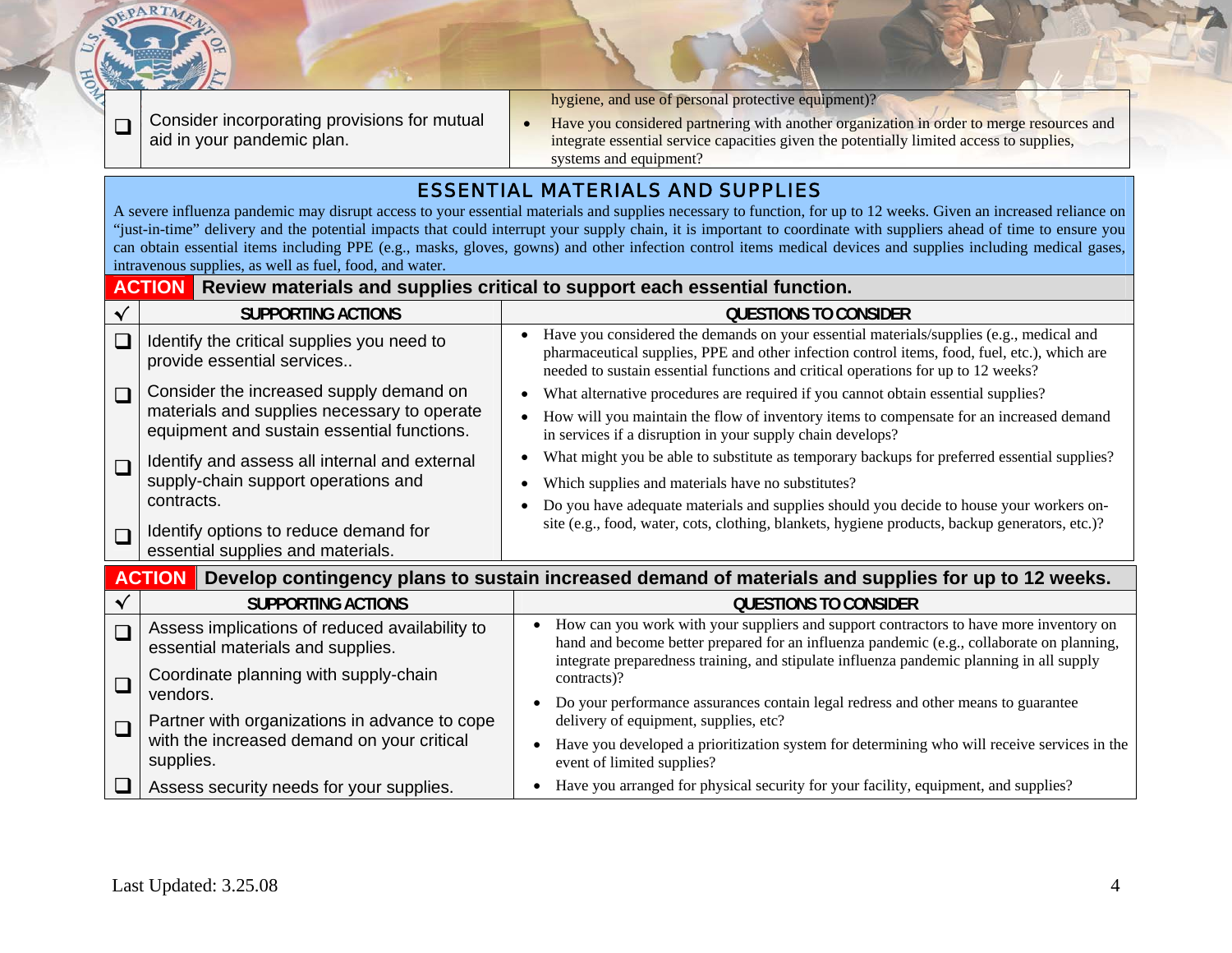

#### ESSENTIAL WORKERS

A severe influenza pandemic may generate extended absences for essential workers that might affect your operations and your supply chain. Estimates are that the workforce absentee rate will be between 20 and 40 percent during a pandemic influenza outbreak. To complicate matters, it will strike randomly among employees. Non-pharmaceutical protective measures should be used during a pandemic including changing work practices including improving hand washing and cough etiquette, using protective equipment such as masks or respirators (e.g., disposable N95s) when appropriate, and social distancing to decrease the frequency and duration of close contact among employees as difficult and unlikely as this may be, especially for the ESS. Protective measures should be linked to the level of occupational exposure. Identifying employees who are critical for operations will also be important.

#### **ACTIONIdentify the types and numbers of workers to sustain essential functions and services.**

|        | SUPPORTING ACTIONS                                                                                                                  | <b>QUESTIONS TO CONSIDER</b>                                                                                                                                                                                                                                                                         |
|--------|-------------------------------------------------------------------------------------------------------------------------------------|------------------------------------------------------------------------------------------------------------------------------------------------------------------------------------------------------------------------------------------------------------------------------------------------------|
| $\Box$ | Identify essential workers based on their<br>position/skills necessary to sustain essential<br>functions, goods, and services.      | Do you have a list of positions that may be less essential during an influenza pandemic and<br>which can be reassigned to support more essential services? Have you established a<br>training program for those workers, if necessary?                                                               |
|        | Define the roles and responsibilities of<br>employees, supervisors, managers, other<br>essential personnel, and labor organizations | Have you addressed succession planning in your pandemic plan? Consider building in<br>random 'deletion' of personnel in your pandemic exercises to test the ability of your<br>organization to function and deliver services without certain workers.                                                |
|        | and associations during an influenza<br>pandemic.                                                                                   | Have you determined the effects of a 40 percent absentee rate on your organization?<br>Consider designing pandemic exercises that take 40 percent of your workforce out of their<br>usual positions to gauge the impact it will have on the organization's ability to function.                      |
| $\Box$ | Assess impacts from short-term and extended<br>absences by various types of essential<br>workers.                                   | What types of workers will be in high demand in an influenza pandemic? How will you<br>ensure there will be enough workers to meet the demand?                                                                                                                                                       |
| $\Box$ | Assess needs given differences in operational<br>demands for essential personnel.                                                   | Have you considered the impact of any authorized outside employment (i.e. second jobs)<br>during an influenza pandemic? How will outside employment effect the availability of ES<br>workers? How will it effect the personal health and finances of ES workers? How will                            |
| $\Box$ | Assess the options available to obtain backup<br>support on essential operations and determine<br>how quickly this can be started.  | your policies effect exposure between ES workers and other people?<br>What segment of your essential workforce will be affected by the closing of schools and<br>child care facilities for weeks at a time? How can you factor the impacts from these<br>closures into your pandemic influenza plan? |
|        |                                                                                                                                     |                                                                                                                                                                                                                                                                                                      |

|        |                                                                                           | <b>ACTION</b> Identify policies and procedures to ensure a safe workplace.                                         |  |  |
|--------|-------------------------------------------------------------------------------------------|--------------------------------------------------------------------------------------------------------------------|--|--|
|        | SUPPORTING ACTIONS                                                                        | QUESTIONS TO CONSIDER                                                                                              |  |  |
| $\Box$ | Emphasize worker/workplace disease control/<br>protection. See: www.pandemicflu.gov/plan/ | Have you determined the types of PPE and infection control measures that are most<br>appropriate for your workers? |  |  |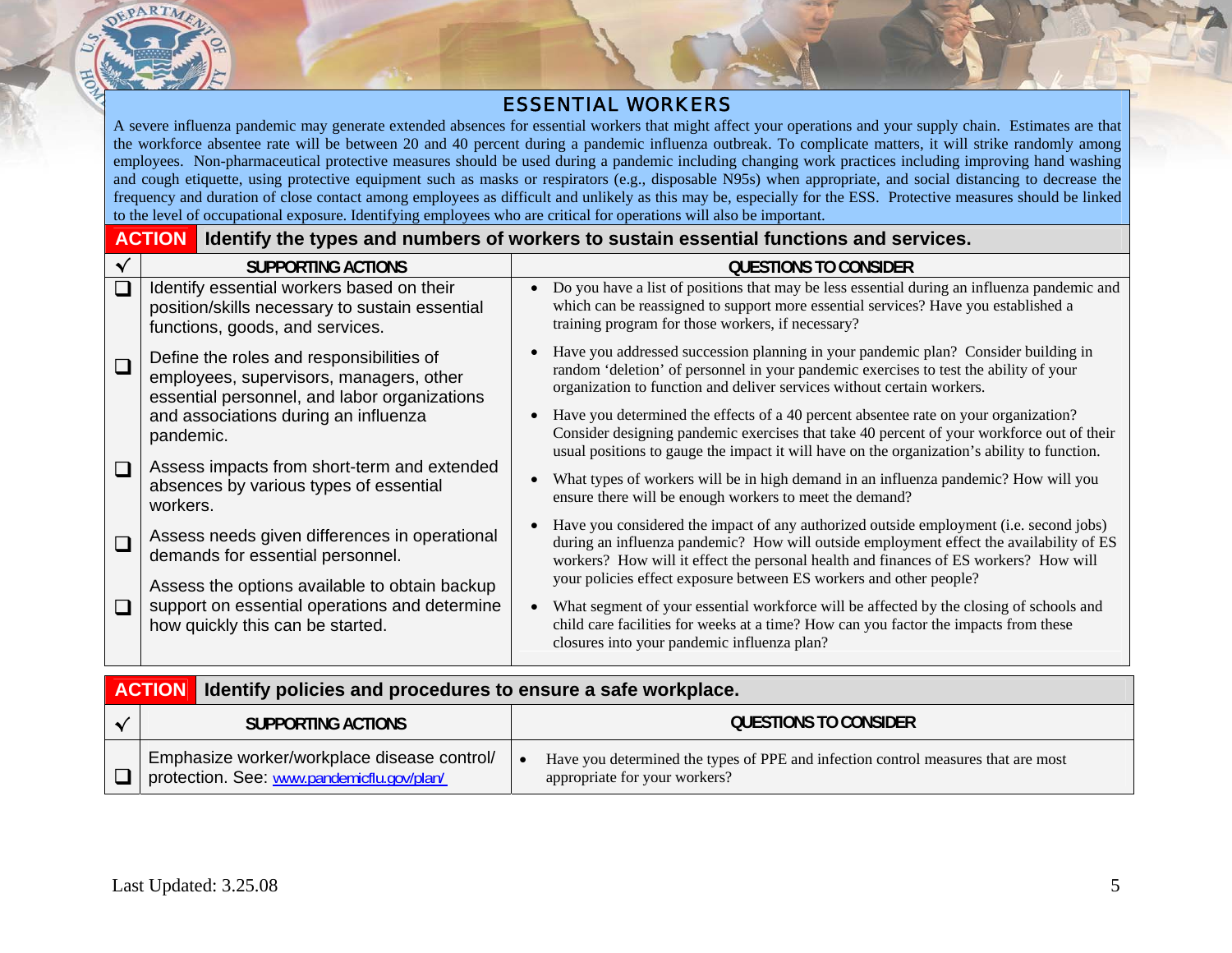|                                                                                               | workplaceplanning/index.html.                                                                                                                                                               | If anticipated for use, have worker-preparedness tasks such as mask and respirator training<br>and fit testing been reviewed and incorporated in the plans based on OSHA requirements?                                                                                               |
|-----------------------------------------------------------------------------------------------|---------------------------------------------------------------------------------------------------------------------------------------------------------------------------------------------|--------------------------------------------------------------------------------------------------------------------------------------------------------------------------------------------------------------------------------------------------------------------------------------|
| $\Box$                                                                                        | Determine the types of PPE that may be best<br>for various worker types and worksites. For<br>information on suggested PPE use, see:                                                        | What worksite cleaning procedures and hygiene measures need to be enhanced to ensure a<br>safe working environment for your employees?                                                                                                                                               |
| $\Box$                                                                                        | www.osha.gov/Publications/influenza_pandemic.html.<br>Consider implementing a process to screen                                                                                             | How can the community assist in providing essential services (e.g., medical/nursing<br>educators and students, community emergency response team [CERT] volunteers, and<br>reserve/auxiliary or retired personnel)?                                                                  |
|                                                                                               | employees, patients and visitors for flu<br>symptoms at the entrances to facilities.                                                                                                        | How will you educate your workers about the need for thorough hand washing on a regular<br>basis and the extreme importance of it once the influenza pandemic strikes?                                                                                                               |
| $\Box$                                                                                        | Develop protocol (i.e., seek medical attention,<br>avoid workplace, notify supervisor) for                                                                                                  | Do you have an integrated surveillance and communications plan in place for medical<br>personnel or healthcare professionals to screen and record employees with influenza<br>symptoms and send them home if symptoms are present?                                                   |
| employees to follow if they contract the virus,<br>show symptoms, or have ill family members. | For fixed-location, administrative and support staff what social distancing measures (e.g.,<br>spacing people further apart in the workplace, teleworking, substituting teleconferences for |                                                                                                                                                                                                                                                                                      |
| $\Box$                                                                                        | Consider limiting workplace access to visitors<br>and other non-essential workers during an<br>influenza pandemic.                                                                          | meetings) are most feasible?<br>What are the implications and risks to workers in an environment where social distancing is<br>not viable and they are exposed to infected individuals (e.g., ambulances transporting<br>infected patients, correctional facilities, jails, courts)? |
|                                                                                               |                                                                                                                                                                                             | What is the cost-benefit analysis of closing non-critical common areas, such as break and<br>lunch rooms, and ensuring that shifts do not commingle during shift changes?                                                                                                            |

|        | <b>SUPPORTING ACTIONS</b>                                                                                                                    | <b>QUESTIONS TO CONSIDER</b>                                                                                                                               |
|--------|----------------------------------------------------------------------------------------------------------------------------------------------|------------------------------------------------------------------------------------------------------------------------------------------------------------|
|        | Reduce demands on critical workers                                                                                                           | Do you have an acquisition and distribution plan to provide antiviral medication and vaccines<br>to your employees? Does this coverage extend to families? |
|        | Devise a plan to distribute antiviral medication                                                                                             | Have you educated your workers about antivirals so that they will be more willing to take                                                                  |
|        | Consider temporary options to increase the<br>number of critical workers.                                                                    | them when necessary?                                                                                                                                       |
|        |                                                                                                                                              | Do you have processes or options to increase worker availability?                                                                                          |
|        | Cross-train workers so they are capable of<br>performing multiple essential tasks.                                                           | Do you have a cross-training plan to prepare workers for non-standard positions?                                                                           |
|        |                                                                                                                                              | Have you considered off-site, long-term and isolation capacity for essential personnel?                                                                    |
| $\Box$ | Consider, where practical, plans to have an<br>increased number of employees work from a<br>safer off-site location or live at the worksite. | Is your telecommunications/IT infrastructure capable of shifting 9-1-1 calls, data and<br>management of field operations off-site?                         |

DEPARTM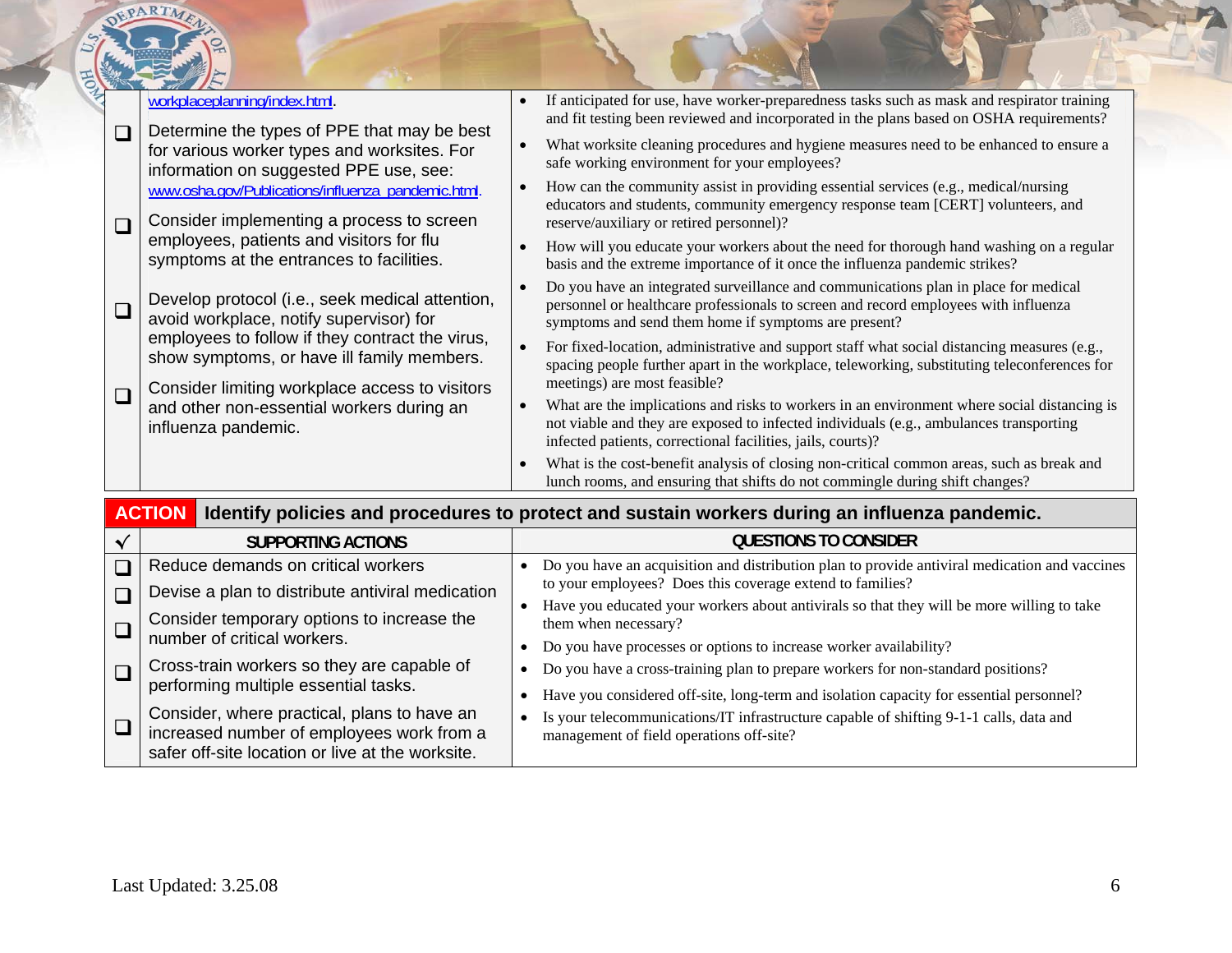

| <b>ACTION</b>                                                                     |           | Identify Human Resource (HR) protective actions and policies to sustain essential workforce.                                                                                                                              |  |  |
|-----------------------------------------------------------------------------------|-----------|---------------------------------------------------------------------------------------------------------------------------------------------------------------------------------------------------------------------------|--|--|
| <b>SUPPORTING ACTIONS</b>                                                         |           | <b>QUESTIONS TO CONSIDER</b>                                                                                                                                                                                              |  |  |
| Assess standard HR policies and procedures.                                       |           | Have you adapted existing and/or developed new (i.e., more flexible) sick leave policies to<br>support ill workers and their ill family members during a pandemic                                                         |  |  |
| Develop additional HR policies specific to                                        |           | (www.pandemicflu.gov/plan/community/commitigation.html)?                                                                                                                                                                  |  |  |
| pandemic influenza response.                                                      | $\bullet$ | Have you met with unions and associations to plan temporary implementation of new                                                                                                                                         |  |  |
| Identify likely legal considerations that may                                     |           | policies during an influenza pandemic?                                                                                                                                                                                    |  |  |
| arise from these new HR actions as well as                                        | $\bullet$ | Have you communicated with workers and their families about potential HR policy changes?                                                                                                                                  |  |  |
| other policy changes.                                                             |           | Have you coordinated with community resources to support workers and their families at the                                                                                                                                |  |  |
| Develop plans and procedures that provide                                         |           | onset, during, and following a pandemic (e.g. CERT, the American Red Cross, faith-based<br>organizations, and other family assistance groups)?                                                                            |  |  |
| priority support and assistance to employees'<br>families.                        | $\bullet$ | Have you identified additional support services (including mental health services) that<br>workers and their families may need during and after the pandemic?                                                             |  |  |
| Provide regular communication to all staff on<br>the latest health advisories and |           | Have you identified possible actions to help reduce potential abuse of the leave policies you<br>have adapted for a pandemic?                                                                                             |  |  |
| recommendations regarding the influenza<br>pandemic.                              | $\bullet$ | Have you developed a staff travel policy for work and non-work related travel, including<br>possible provisions for quarantine after returning from infected areas? How will your policy<br>affect your mutual aid plans? |  |  |
|                                                                                   |           | Have you considered relevant Federal, State, or local laws (e.g., FMLA<br>www.dol.gov/esa/whd/fmla/) that govern extended leave for employees?                                                                            |  |  |
|                                                                                   |           | What are the potential workers compensation and insurance coverage issues that may arise?                                                                                                                                 |  |  |
|                                                                                   |           |                                                                                                                                                                                                                           |  |  |

## ESSENTIAL INTERDEPENDENCIES

When an influenza pandemic strikes, it will affect nearly every sector of our society. Preparedness and response will require a coordinated nation-wide response, including Federal, State, local governments and the private sector. To facilitate a swift influenza pandemic response and recovery, the ESS must identify and sustain its essential interdependencies within and across sectors. All sectors rely on the ESS. Conversely, the ESS relies on several other sectors in significant ways including the Energy sector to provide power, the Public Health and Healthcare sector to receive patients, the Transportation sector so thy can move personnel, patients and supplies, the Communications sector to ensure emergency communication systems are functioning, the Information Technology sector to acquire emergent, operational information, and the Water and Wastewater sector for firefighting, sanitization, and potable water.

#### **ACTIONIdentify interdependent relationships and take actions to sustain this essential support.**

| <b>SUPPORTING ACTIONS</b>                                                    | <b>QUESTIONS TO CONSIDER</b>                                                                                                                                                               |
|------------------------------------------------------------------------------|--------------------------------------------------------------------------------------------------------------------------------------------------------------------------------------------|
| Assess your essential service support<br>requirements within the ESS.        | What other sectors (e.g., Energy, IT, Water) do you depend on most to sustain essential<br>operations? Will these sectors have any special needs beyond what you are already<br>providing? |
| Assess your external cross-sector essential<br>service support requirements. | What impact will the pandemic influenza have on delivery of utilities (e.g., water, gas,<br>electricity) to your organization, given an absentee rate of up to 40 percent in businesses of |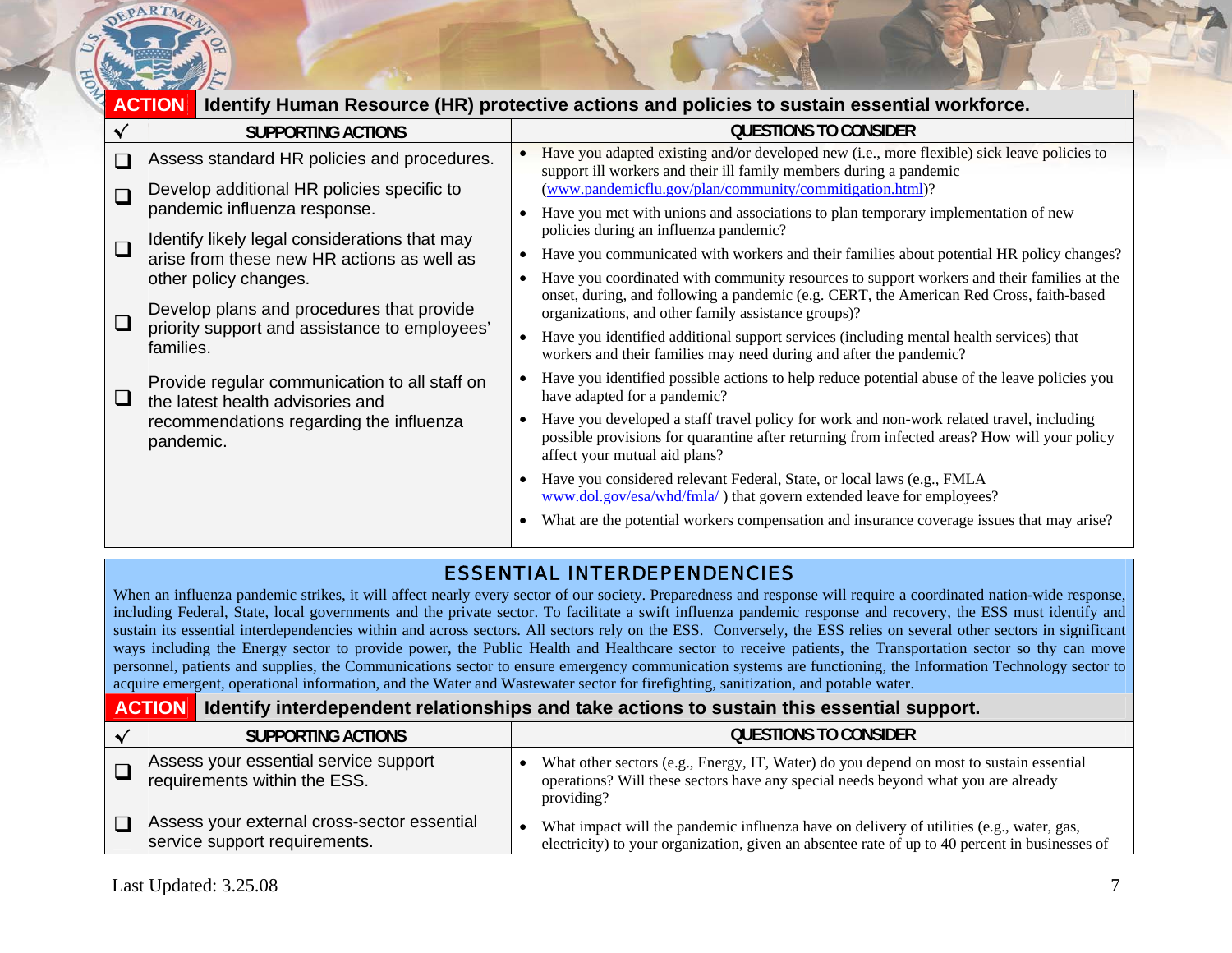| Collaborate with public/private partners, such<br>as State and local heath authorities.                         | all sectors?<br>Have you considered the alternatives if a sector on which you depend on is no longer able to<br>provide needed services or goods?                                                                                                                                 |
|-----------------------------------------------------------------------------------------------------------------|-----------------------------------------------------------------------------------------------------------------------------------------------------------------------------------------------------------------------------------------------------------------------------------|
| Consider coordinating joint operational plans<br>with service providers, utilities, suppliers and<br>customers. | What have you done to coordinate and enhance your support priority from businesses on<br>which you depend, inside and outside your sector?<br>Have you communicated with your service providers and suppliers about the need to<br>coordinate planning for an influenza pandemic? |
|                                                                                                                 | Do you have a strategy to work with health departments and local and national media outlets<br>to convey important information to the community?                                                                                                                                  |
|                                                                                                                 | Do you participate in public and private pandemic influenza planning and response training<br>exercises?<br>Can you collaborate and plan with similar organizations to establish mutual support<br>agreements for equipment, supplies and workers?                                |
|                                                                                                                 | <b>REGULATORY ISSUES</b>                                                                                                                                                                                                                                                          |

In response to an influenza pandemic, the government may provide direct support in the form of vaccines, antiviral medications, and personal protection supplies for essential workers; priority and clearances for supply deliveries; and on-site public safety and physical security augmentation. Indirect support may come from governmental relief and waivers from sector-specific regulatory requirements. It is important to understand clearly that public and private sector organizations should not rely on possible regulatory relief and/or waivers in their pandemic planning. However, early discussions with regulatory officials can help to identify issues that may need to be addressed before and during an influenza pandemic.

| <b>ACTION</b> Identify Federal/State/local regulatory regulations that may affect facility operations. |
|--------------------------------------------------------------------------------------------------------|
|--------------------------------------------------------------------------------------------------------|

|  | <b>SUPPORTING ACTIONS</b>                                                                                                                     |           | QUESTIONS TO CONSIDER                                                                                                                                                                                                                                                                                                                                   |
|--|-----------------------------------------------------------------------------------------------------------------------------------------------|-----------|---------------------------------------------------------------------------------------------------------------------------------------------------------------------------------------------------------------------------------------------------------------------------------------------------------------------------------------------------------|
|  | Identify regulations that, if temporarily<br>modified, would reduce impacts on critical                                                       |           | Have you coordinated with Federal, State and local officials to raise awareness of possible<br>regulatory relief and/or waivers to consider in sustaining essential operations (e.g., adjusting<br>routine safety inspection schedules, continuity of jury trials)?                                                                                     |
|  | functions, resources, and workers.                                                                                                            | $\bullet$ | Have you coordinated with State officials to develop, adapt, and/or modify State pandemic<br>flu plans to address regulatory issues, including pre-adoption of necessary legislation?                                                                                                                                                                   |
|  | Identify direct and indirect government support<br>options that may be necessary to sustain your<br>operations.                               |           | What are the potential impacts resulting from government response actions and cross-<br>jurisdictional differences in response (e.g., possible quarantine of specific communities;<br>widespread or localized travel restrictions)? Will these or other public health interventions<br>stress the protective capacity of the emergency services system? |
|  | Coordinate possible direct and indirect support<br>and specific regulatory constraints and relief<br>options in advance with your appropriate |           | Will essential workers (e.g., emergency responders, supply chain logistics/delivery) be given<br>travel clearances in pandemic influenza impacted areas, especially where overlapping<br>jurisdictions are concerned?                                                                                                                                   |
|  | Federal/State/local government officials,<br>associations, and agencies.                                                                      |           | What temporary government actions (e.g., prioritization of government<br>procurements/requests, State and federal Department of Labor requirements) may help with<br>continuity and delivery of essential services and functions? For example, will the ESS need                                                                                        |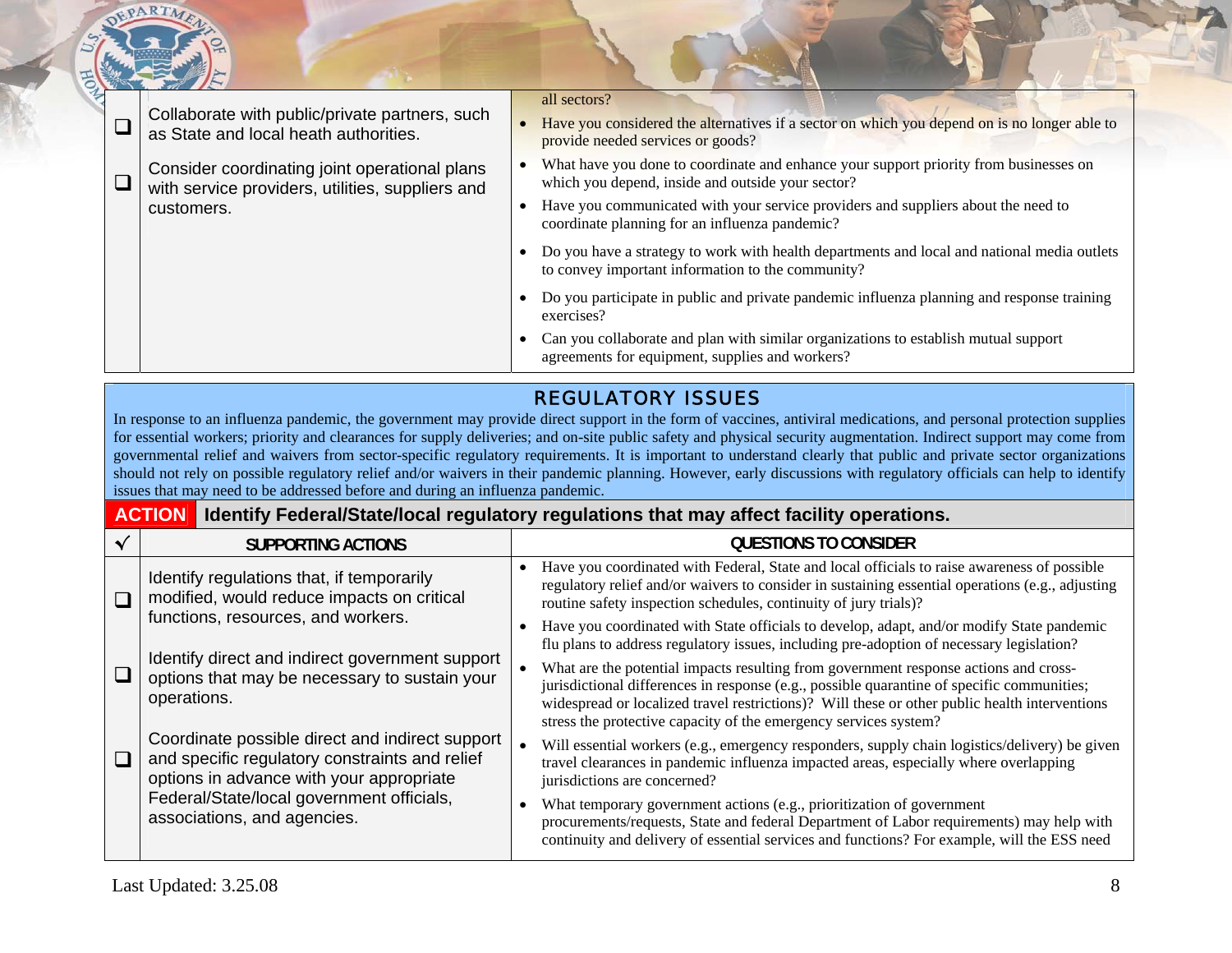|  | Communicate potential relief actions in<br>advance to workers, supporting entities,                                                        | for fuel be met?<br>Are there potential temporary worker/workforce regulatory challenges (e.g., credentialing |
|--|--------------------------------------------------------------------------------------------------------------------------------------------|---------------------------------------------------------------------------------------------------------------|
|  | insurers, and customers.                                                                                                                   | and licensing of workers, extending work hours) specific to pandemic flu to consider?                         |
|  | Review pertinent legal authorities, especially<br>those pertaining to the provision of emergency<br>powers and declaration of emergencies. | What scope of practice issues do you need to address to ensure delivery of essential services?                |

## IMPACTS FROM COMMUNITY DISEASE MITIGATION STRATEGIES

To reduce impacts from a pandemic flu outbreak, Federal, State, and local governments, as well as private entities, may implement a variety of strategies, including: mandatory voluntary isolation, mandatory voluntary home quarantine, cancellation of planned mass gatherings, school closures, and social distancing of adults in the community and workplace. The public health and social distancing strategies may ultimately contain the disease and reduce the risk of infection and death, but they will also have significant consequences for businesses and organizations in all sectors. For information on community mitigation strategies, please see [www.pandemicflu.gov/plan/community/commitigation.html,](http://www.pandemicflu.gov/plan/community/commitigation.html) particularly Appendix 4, and Section 3 of the *CIKR Pandemic Influenza Guide*.

#### **ACTIONIdentify effects from mitigation strategies; take actions to reduce negative impacts.**

|        | SUPPORTING ACTIONS                                                                                                                                                                                                                                                                              |  | QUESTIONS TO CONSIDER                                                                                                                                                                                                                                                                                                                                                             |
|--------|-------------------------------------------------------------------------------------------------------------------------------------------------------------------------------------------------------------------------------------------------------------------------------------------------|--|-----------------------------------------------------------------------------------------------------------------------------------------------------------------------------------------------------------------------------------------------------------------------------------------------------------------------------------------------------------------------------------|
| $\Box$ | Plan for implementing Community Mitigation<br>Strategies during a pandemic. Plan for the<br>consequences of these protective strategies.                                                                                                                                                        |  | How can you communicate these strategies to your workers and assure them that their<br>health and well-being is of the highest priority? What interventions will be offered to protect<br>them during the pandemic influenza?                                                                                                                                                     |
|        | See: www.pandemicflu.gov/plan/community/<br>commitigation.html                                                                                                                                                                                                                                  |  | What impact will social distancing strategies, including the closure of public transportation<br>systems and canceling of mass gatherings, have on your organization?                                                                                                                                                                                                             |
| $\Box$ | Identify the strategies that your<br>State/community may/can employ.<br>Consider the need to separate the workforce,<br>establish independent locations, and/or<br>preserve a clean work site.                                                                                                  |  | Have you established and executed plans and procedures designed to provide support and<br>assistance to the family members of your employees?                                                                                                                                                                                                                                     |
|        |                                                                                                                                                                                                                                                                                                 |  | How can you alter workplace practices to limit the spread of the virus (e.g., PPE, hand<br>hygiene, discourage handshaking, reduce use of public transportation, etc.)?                                                                                                                                                                                                           |
| $\Box$ |                                                                                                                                                                                                                                                                                                 |  | Have you met with your local leaders on the timing of measures, alerts, and implementation<br>they are considering for the community at-large, and on the complementary triggers for your                                                                                                                                                                                         |
| $\Box$ | Discuss with workers the potential impacts of<br>these strategies.                                                                                                                                                                                                                              |  | operational response?<br>Have you compiled a list of employee contact numbers and email addresses to ensure                                                                                                                                                                                                                                                                       |
| $\Box$ | Familiarize yourself with your community's<br>influenza pandemic planning trigger points and<br>the CDC's Pandemic Severity Index to<br>determine the timing and use of mitigation<br>interventions. For more information, see:<br>www.pandemicflu.gov/plan/community/commitigation.html<br>#IV |  | communications during the pandemic influenza?<br>Have you considered contracting with an occupational health provider or Pharmaceuticals<br>Distribution Manager (PDM) for your staff to help manage the legal and logistical aspects<br>of procuring, storing and distributing any PPE, hygienic products, antiviral medications, or<br>vaccines that your organization secures? |